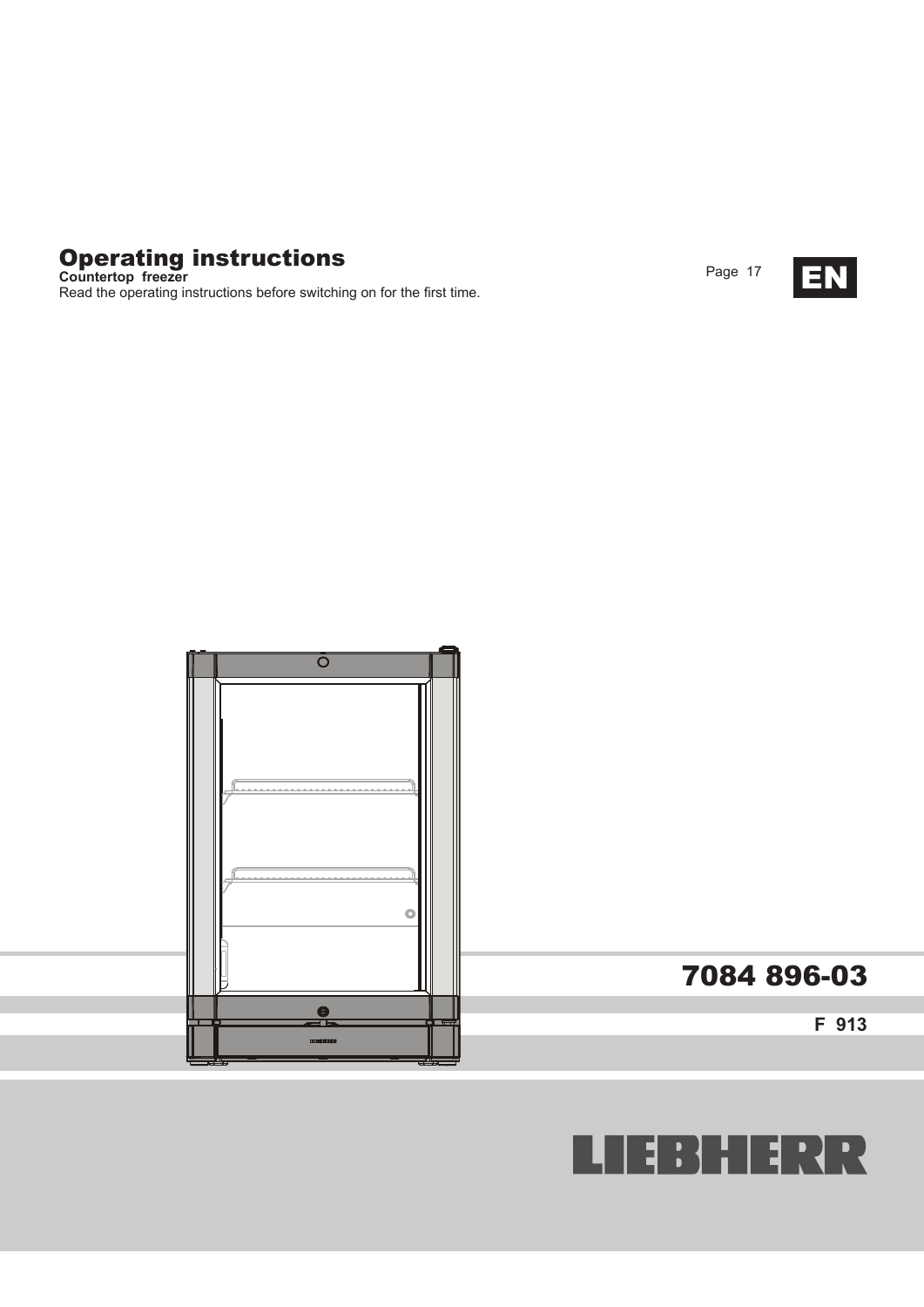## **Safety instructions and warnings**

- **CAUTION:** This appliance is not intended for use by persons (including children) with reduced physical, sensory or mental capabilities or lack of experience and knowledge, unless they have been given supervision or instruction concerning use of the appliance by a person responsible for their safety.
- **• CAUTION**: Children should be supervised to ensure that they do not play with the appliance.
- **• CAUTION**: Maximum loading for each shelf is 30kg only!
- **• WARNING**: If the supply cord is damaged, it must be replaced by the manufacturer, its service agent or similarly qualified persons in order to avoid a hazard.
- **• CAUTION**: Do not store explosives substances such as aerosol cans with flammable propellant in this appliance.
- **• CAUTION**: The appliance contains flammable materials and should be handled, serviced and disposed of properly.
- **• WARNING**: Keep clear of obstruction all ventilation openings in the appliance enclosure or in the structure for building-in.
- **• WARNING**: Do not use any mechanical devices or other artificial aids for defrosting other than those recommended by the manufacturer.
- **• WARNING**: Do not damage the refrigerant circuit.
- **• WARNING**: Do not use electrical appliances inside the food storage compartments of the appliance, unless they are of the type recommended by the manufacturer.
- This appliance can be used by children of 8 years and above, and also by persons with reduced physical, sensory or mental capabilities or lack of experience and knowledge, if they are supervised or have been instructed on safe use of the appliance and understand the resulting risks. Children must not allow to play with the appliance. Cleaning and user maintenance must not be carried out by children without supervision.
- To prevent injury or damage to the unit, the appliance should be unpacked and set up by two people.
- In the event that the appliance is damaged on delivery, contact the supplier immediately before connecting to the mains.
- To guarantee safe operation, ensure that the appliance is set up and connected as described in these operating instructions.
- Disconnect the appliance from the mains if any fault occurs. Pull out the plug, switch off or remove the fuse.
- When disconnecting the appliance, pull on the plug, not on the cable.
- Any repairs and work on the appliance should only be carried out by the customer service department, as unauthorised work could prove highly dangerous for the user. The same appliesto changing the mains power cable.
- Do not allow naked flames or ignition sources to enter the appliance. When transporting and cleaning the appliance ensure that the refrigerant circuit is not damaged. In the event of damage, make sure that there are no ignition sources nearby and keep the room well ventilated.
- Do not stand on the plinth, drawers or doors or use them to support anything else.
- Avoid prolonged skin contact with cold surfaces or chilled/frozen food. This could cause pain, numbness and frostbite. In the case of prolonged skin contact, protective measures should be taken, e.g. gloves should be worn.
- Do not consume food which has been stored for too long, as it could cause food poisoning.
- Electrical components might cause leaking gas to ignite. You may identify such sprays by the printed or a flame symbol.
- If you have a lockable appliance, do not keep the key near the appliance or within reach of children.
- The appliance is designed for use in enclosed areas. Do not operate the appliance outdoors or in areas where it is exposed to splash water or damp conditions.
- When transporting or operating the appliance at an altitude of more than 1500 m above sea level, the glass pane in the door can break due to the reduction in air pressure. Broken fragments are sharpedged and can cause serious injury.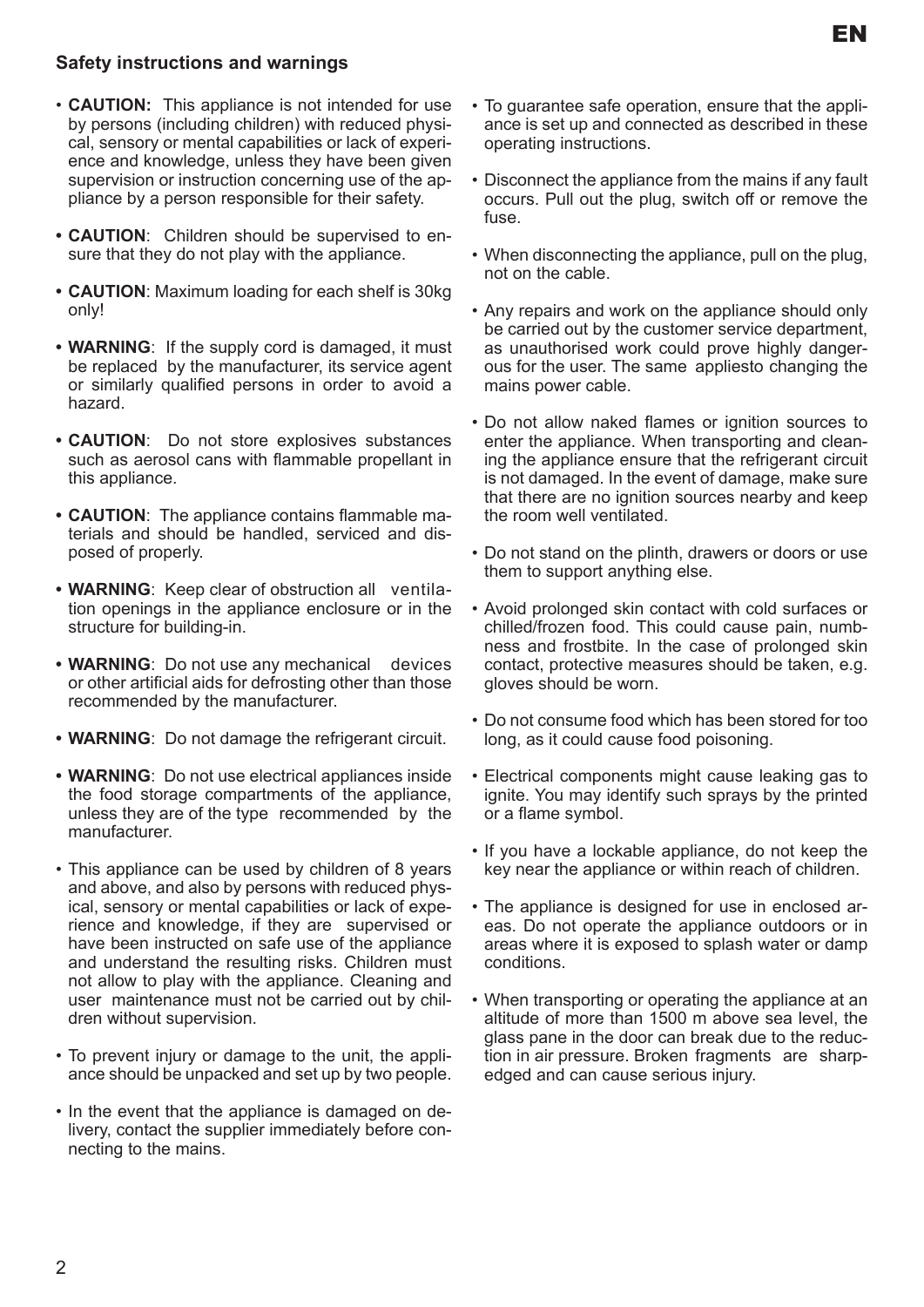

### **Range of appliance use**

This appliance may be used for displaying food, including beverages, for retail sale. Commercial use means for example their use in restaurants, canteens, hospitals and in commercial establishments such as bakeries, butchers, supermarkets, etc.

Foreseeable misuse:

Do not use the appliance for the following applications:

- Storage and cooling of :
- Chemically unstable, combustible or corrosive substances.
- Medicines, blood plasma, laboratory preparations or similar substances and products based on Directive 2007/47/EC on medical devices.
- Use in hazardous areas.
- Use outdoors or in damp and splashing water areas.

Improper use of the appliance leads to damage or spoilage of the stored goods.

The cabinet is intended to store and to display pre-frozen and pre-packed ice-cream as well as packed foodstuff. Access by the customer is achieved by opening a nontransparent or transparent lid from the top.

Do not store explosive substances in the device, such as aerosol containers with flammable propellant gas.



#### **Dimensions:**

Height : **816 mm** Width : **497 mm** Depth : **548 mm**



## **Description of the appliance**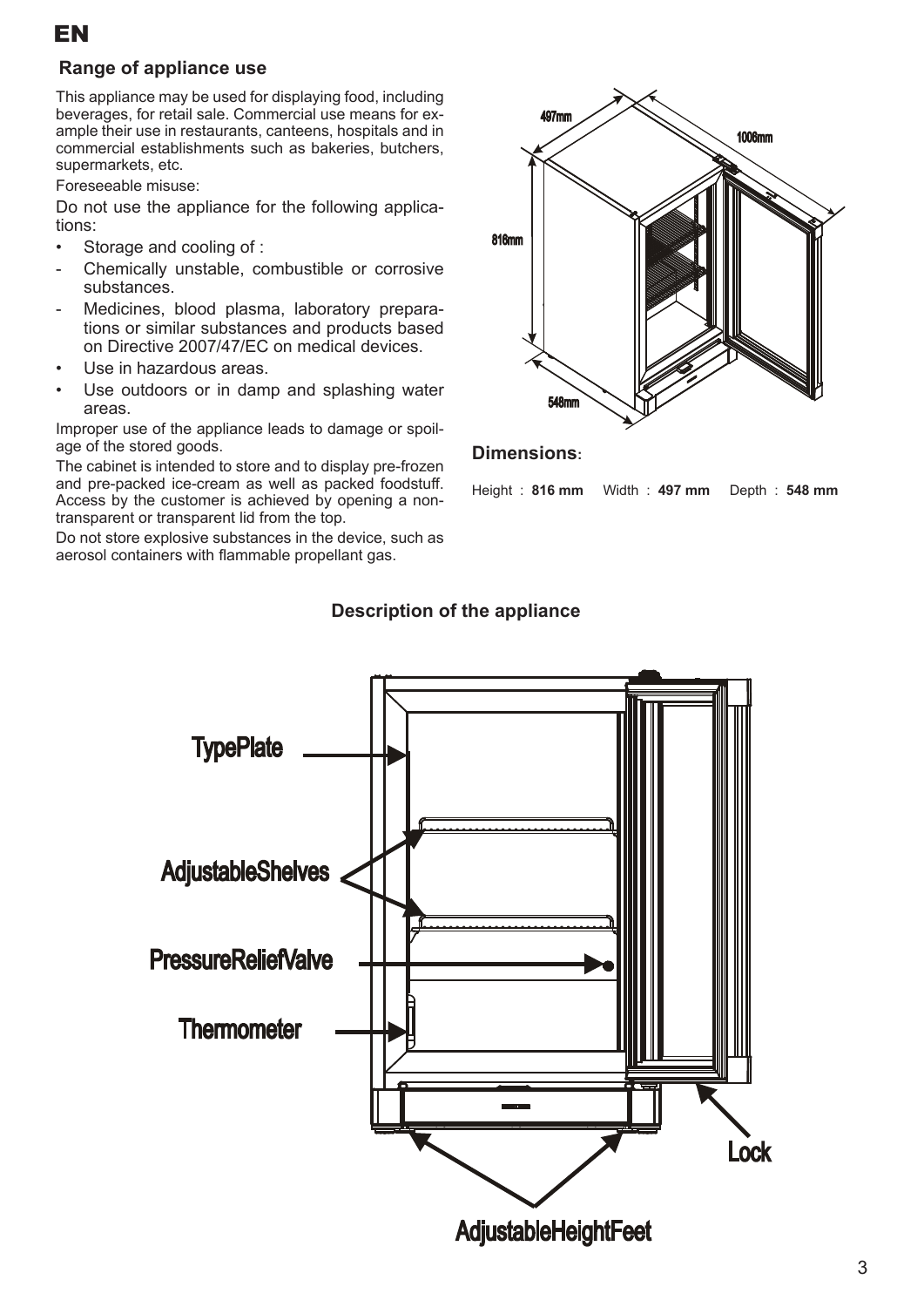## **Climate rating**

The climate class  $[X]$  specifies the **NUMBER RIGHTER RIGHTER RIGHTER RIGHTER** ambient conditions in which the ap- $\frac{1}{20}$ pliance can be operated safely.

The climate class [Y] and temperature  $class$   $[Z]$  define the maximum outli conditions in which the appliances will operate perfectly.

| IX1<br>Climate rating | Max. room<br>temperature | Max. relative<br>humidity |
|-----------------------|--------------------------|---------------------------|
|                       | $30^{\circ}$ C           | 55%                       |
|                       | $35^{\circ}$ C           | 75%                       |

**Do not operate the appliance outside the specified room temperature range.**.

| [Y]<br><b>Climate class</b> | <b>Temperature</b><br>[°C] | <b>Relative humi-</b><br>dity<br>[%] |
|-----------------------------|----------------------------|--------------------------------------|
| n                           | 20                         | 50                                   |
|                             | 16                         | 80                                   |
| 8                           | 24                         | 55                                   |
| 2                           | 22                         | 65                                   |
| 3                           | 25                         | 60                                   |
| 4                           | 30                         | 55                                   |
| 6                           | 27                         | 70                                   |
| 5                           | 40                         | 40                                   |
|                             | 35                         | 75                                   |

| [Z]<br><b>Temperature class</b> | <b>Temperature setting</b><br>[°C] |
|---------------------------------|------------------------------------|
| L1                              | $-18$                              |
| L2                              | $-18$                              |
| L <sub>3</sub>                  | $-15$                              |
| M <sub>0</sub>                  | $+4$                               |
| $M^*$                           | 6                                  |
| M1                              | $+5$                               |
| M <sub>2</sub>                  | $+7$                               |
| H1                              | $+10$                              |
| H2                              | $+10$                              |

**Recommended temperature setting:**

### **Additional information**

- Food will remain fresh for longer if stored at the correct temperature. This can prevent having to discard food needlessly.
- If the condenser coil is not cleaned every year, it will significantly reduce the appliance's efficiency.
- The period during which spare parts, necessary for the repair of the refrigerating appliance with a direct sales function, are available is 10 years.
- The minimum duration of the guarantee of the refrigerating appliance with a direct sales function offered by the manufacturer, importer or authorised representative is 2 years.

#### - EPREL database:

As from 1 March 2021, information about energy labelling and ecodesign requirements will be available in the European product database (EPREL). You can access the product database using the following link: https://eprel.ec.europa.eu/. You will be asked to enter the model identifier. You will find the model identifier on the type plate.

## **Setting up**

- Do not place the appliance in direct sunlight or near cookers, radiators and similar sources of heat.
- The floor on which the appliance stands should be horizontal and level. Compensate for uneven floors with the adiustable feet.



EN

- **• ATTENTION**: There must be a gap of at least 10 cm between the side enclosure (left and right) and rear enclosure of the appliance against the wall.
- Always ensure there is good ventilation and that the outward flowing air is able to escape. Always install the appliance directly against the wall.
- **• Do not cover ventilation openings or grille.**
- Standard EN 378 specifies that the room in which you install your appliance must have a volume of 1  $m^3$  per 8 g of R 600a / R 290 refrigerant used in the appliance, so as to avoid the formation of inflammable gas/air mixtures in the room where the appliance is located in the event of a leak in the refrigerant circuit. The quantity of refrigerant used in your appliance is indicated on the type plate on the inside of the appliance.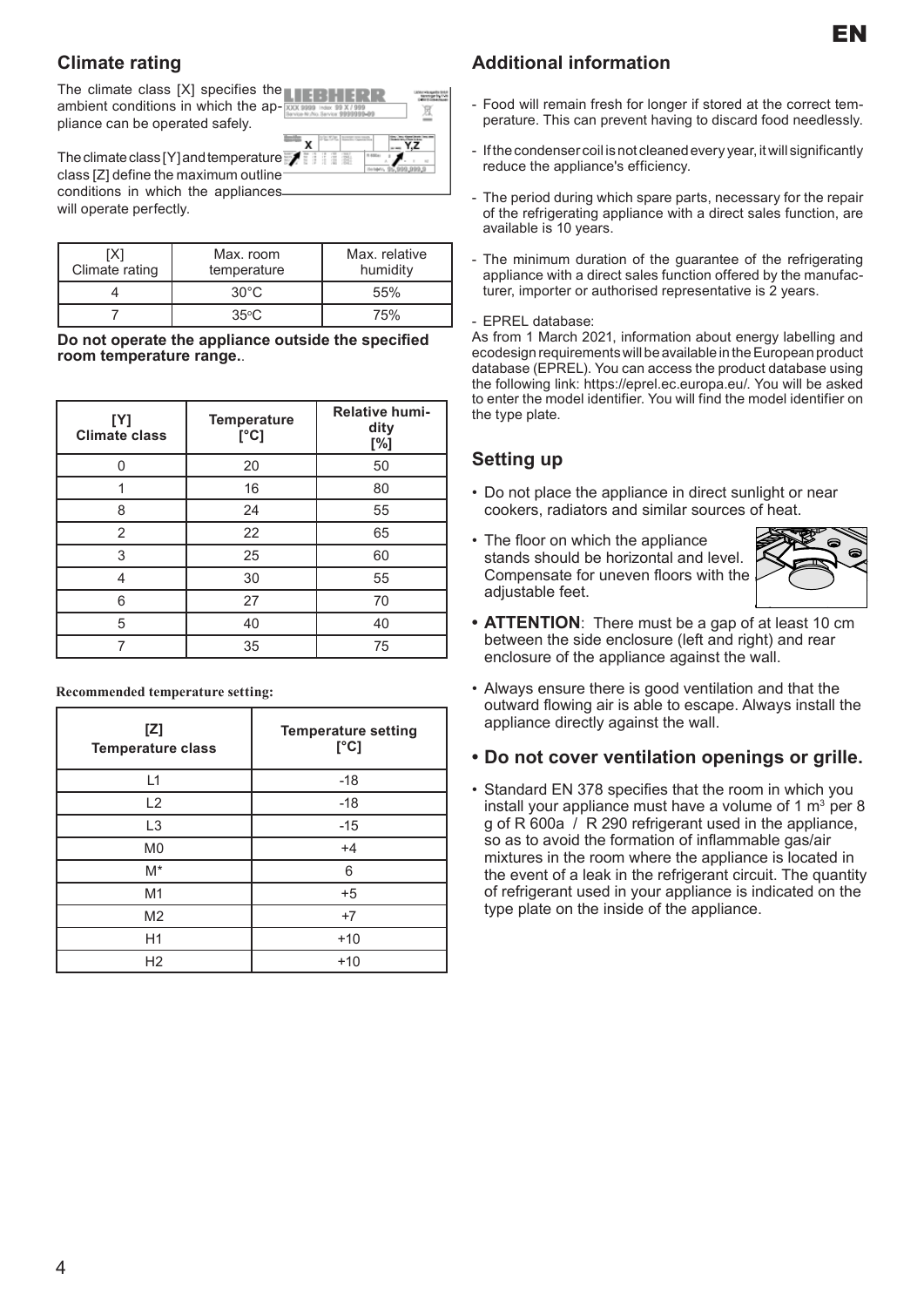# EN

# **Electrical connection**

Only operate the appliance with alternating current (AC).

The permissible voltage and frequency are indicated on the type plate. The position of the type plate is shown in the section entitled **Description of the appliance**.

The socket must be properly earthed and protected by a fuse.

The tripping current of the fuse must be between 10 A and 16 A.

# **The socket must not be situated behind the ap- pliance and must be easily accessible.**

Do not connect the appliance using an extension cable or extension socket.



Do not use stand-alone inverters (conver-

sion of direct current to alternating current / three phase current) or energy-saving plugs. Risk of damage to the electronic control system!

## **Switch the appliance on and off**

You are recommended to clean the appliance before switching it on for the first time. The appliance is delivered ready for use and wired for normal operation. When it is connected up, the appliance is ready for operation.

#### **To switch the appliance on**

Connect the appliance to the mains - the appliance is switched on.

#### **To switch the appliance off**

Pull out the mains plug - the appliance is switched off.

#### **Important**

When the temperature control is turned to "**•**", the refrigeration system is switched off, but the appliance is not completely disconnected from the mains.

## **Setting the temperature**

Using a coin, turn the arrow of the temperature control **T** to a setting between 1 and 7.

Setting 1 = highest temperature

Setting 7 = lowest temperature



The thermometer is located on the left of inner compartment.





# **Lighting**

LED lighting is installed to illuminate the appliance interior.

**CAUTION: The light intensity of the LED light corresponds to laser class 1M:**

- **• When cover is removed, do not look directly at the light through optical instruments. Sever eye injury can occur.**
- **• The lighting may only be replaced by the customer service technician or by competent skilled personnel!**
- **• Do not try to change the LED strips yourself!**

## **Noise emissions from the appliance**

The noise level while the appliance is operating below 70 dB (A) (relative noise level 1pW).

## **Brightness Control**

#### **To adjust the brightness of the LED strips:**

- Insert something (coin, screwdriver etc) into knog slot.
- Turn clockwise for brighter illumination.



• Turn anti-clockwise for dimmer illumination

**Note: Only applicable for appliance with dimmer.**

## **Safety lock**

The lock is equipped with a safety mechanism.

**Locking the appliance:** 

- **1. Insert the key.**
- **2.** Push and turn the key 90° **counterclockwise.**

To unlock the appliance, the same procedure must be repeated in the same order.

# **Defrosting**

When operating at the coldest thermostats setting, the interior wall may ice up. In this case the appliance must be defrosted manually by:

- Remove the goods from the appliance and store in a cool place.
- Switch off the appliance by **pull out the main plug**.
- Leave the door of the appliance open while defrosting. After defrosting, mop up the remaining water and clean the appliance.

**Do not use any mechanical devices or other artificial aids for defrosting other than those recommended by the manufacturer.**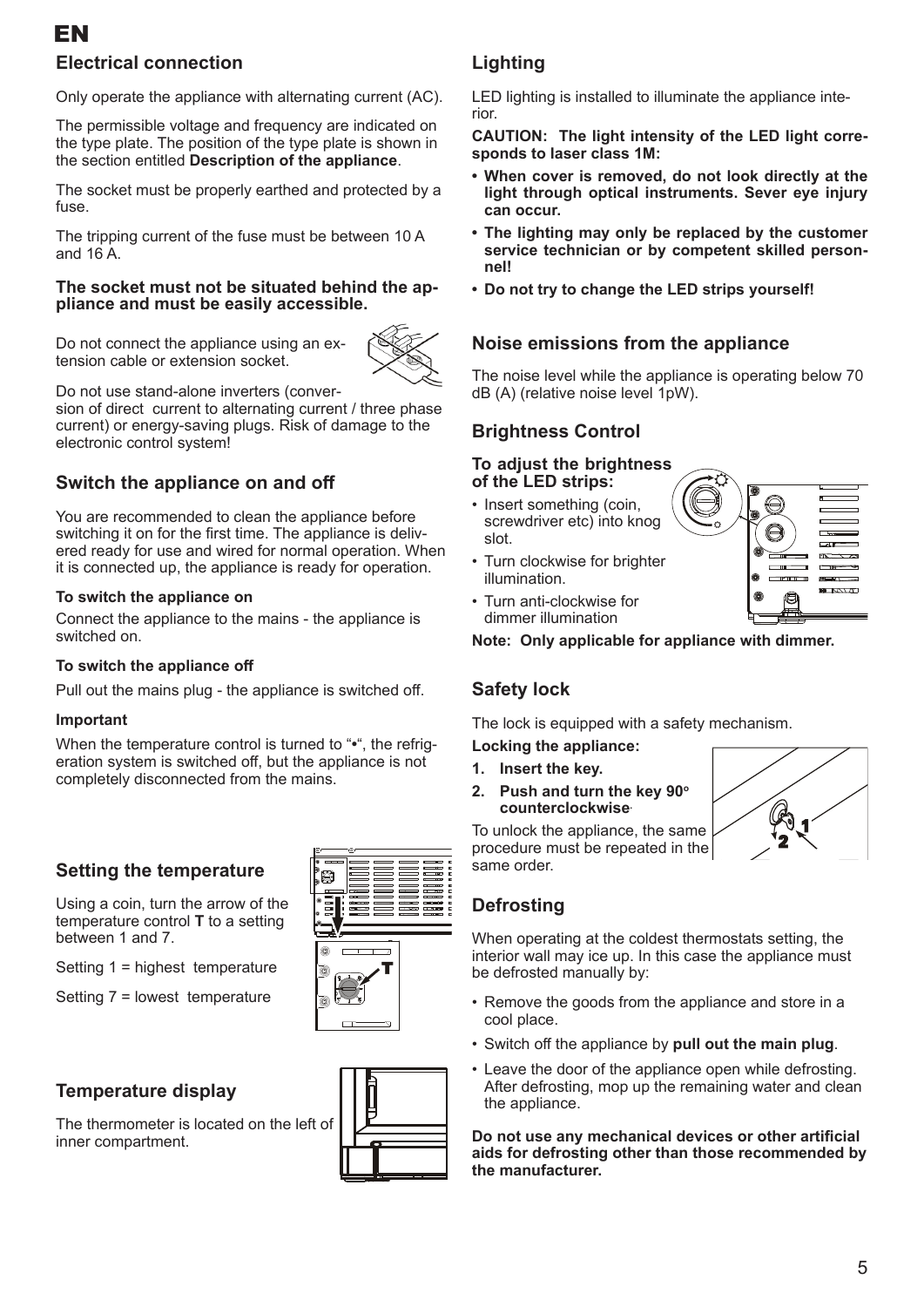# **Cleaning**

Cleaning the appliance at least twice per year.

Before cleaning always switch off the appliance. Pull out the mains plug or switch off.

- Clean the inside, equipment and outer walls with lukewarm water and a little detergent. Do not use abrasive or acid cleaners or chemical solvents.
- Ensure that no cleaning water penetrates into the electrical components or ventilation grille.
- The dust should be removed from the refrigeration unit and heat exchanger - metal grid at the back of the appliance once a year.
- Clean the drain hole in the refrigerator compartment with a thin object, e.g. cotton swab or the like.
- Do not damage or remove the type plate on the inside of the appliance. It is very important for servicing purposes.

#### **Do not use steam cleaners because of the risk of injury and damage.**

## **Shutting your appliance down**

If your appliance is to be shut down for any length of time, switch it off by disconnect the plug or unscrew the fuse.

Clean the appliance and leave the door open in order to prevent unpleasant smells.

The appliance complies with the relevant safety regulations and EC Directives 2004/108/EC and 2006/95/EC.

## **Disposal notes**

The appliance contains reusable materials and should be disposed of properly - not simply with unsorted household refuse. Appliance which are no longer needed must be disposed of in a professional and appropriate way, in accordance with the current local regulations and laws.



When disposing of the appliance, ensure that the refrigerant circuit is not damaged to prevent uncontrolled escape of the refrigerant it contains (data on type plate) and oil.

- Disable the appliance.
- Pull out the mains plug.
- Cut through the connection cable.



#### **Danger of suffocation due to packing material and plastic film!**

**Do not allow children to play with packaging material.**

**Take the packaging material to an official collection point.**

# **Malfunctions**

If a malfunction occurs during operation, check whether it is due to an operating error.

You may be able to rectify the following faults yourself:

#### **Appliance does not function:**

- Is the appliance switched on?
- s the plug correctly fitted in the mains socket?
- Is the fuse intact?

#### **Loud running noise:**

- Is the appliance set up firmly on the floor?
- Does the appliance cause nearby items of furniture or objects to vibrate? Please note that noises caused by the refrigerant circuit cannot be avoided.

#### **The temperature is not low enough:**

- Is the temperature setting correct (see "Setting the temperature")?
- Have the excessive amounts of fresh food been placed in the appliance?
- Does the separately installed thermometer show the correct reading?
- Is the ventilation system working properly?
- Is the appliance set up too close to a heat source?

If none of the above causes apply and you cannot rectify the fault yourself, contact the nearest customer service department stating the type designation (1), service number (2) and appliance number (3) as indicated on the type plate. The position of the type plate is shown in



the section entitled **Description of the appliance**.